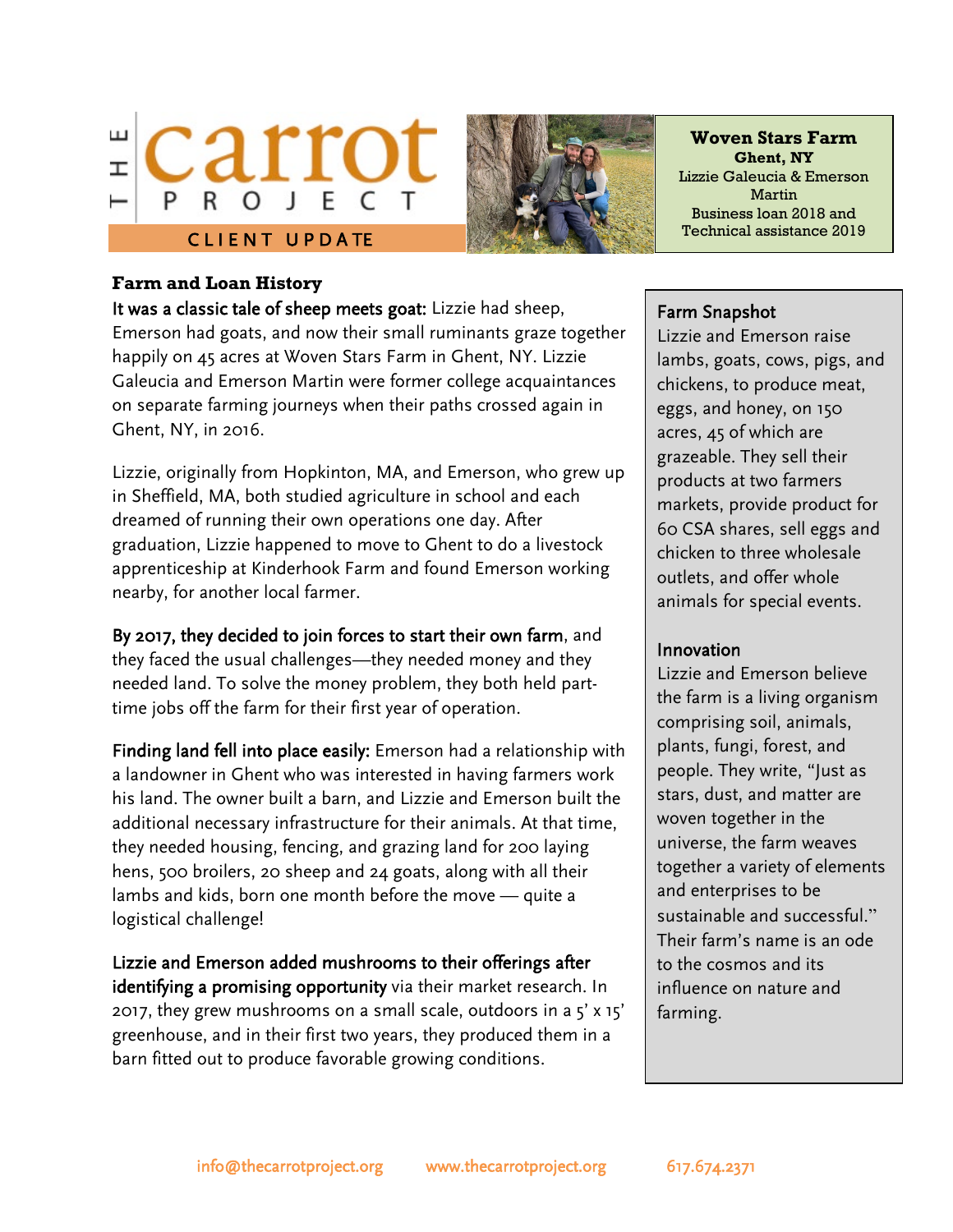By the 2019 season, Woven Stars Farm's livestock population more than doubled. Through 2018 and 2019, Lizzie and Emerson developed their market, selling meat, eggs, and mushrooms at two farmers markets, to seven restaurants and grocery stores, and through a local CSA supplying around 40 families.

# **Getting in the Door**

As they steadily put their farm plans in motion, one of Lizzie and Emerson's biggest challenges in establishing their farm operation was financing. They knew that the return on their investment into their land, animals, and infrastructure was going to be slow; yet they needed money both to live on and to put into the business. In 2018, after hearing about The Carrot Project through word-of-mouth from farmer friends, Lizzie and Emerson received a loan from The Carrot Project to assist them in expanding their mushroom barn and outfitting it with the appropriate equipment to provide optimal growing and storing conditions. Lizzie says the business loan provided by the Carrot Project "gave us the confidence and means to take the leap from farming as a hobby to making farming our full-time jobs."

When Lizzie and Emerson started growing mushrooms in their small greenhouse, they saw immediately that they sold very well; however, they couldn't produce a steady supply in the outdoor venue. The mushroom barn allowed them to increase their production dramatically. They'd also created a niche for themselves in the market, as no one else was selling organically grown mushrooms in individual cardboard packages, with attractively designed labels. Other local mushrooms were sold in bulk, which led to damaged product, or in styrofoam packages.

With the injection of cash from their Carrot Project loan, Lizzie and Emerson were able to quickly scale up their mushroom production in time for the 2018 marketing season. They produced enough to supply all of their marketing outlets and their product was very well received. The mushroom sales also helped introduce and establish Woven Stars' other products in their new marketing venues, some of which were already crowded with local product — especially helpful in establishing wholesale accounts for their egg sales.

Lizzie and Emerson continue to receive technical assistance from The Carrot Project. They are working with a business advisor over the course of two years to get their financial tracking systems established and running smoothly. With the diversity of Woven Stars' enterprises, it is important for them to have a clear picture of which parts of their operation are more and less profitable. Their operation is dynamic: Lizzie and Emerson are faced daily with decisions to make about its future. Vetting new opportunities and ideas with an eye on the bottom line is their strategy for long-term success.